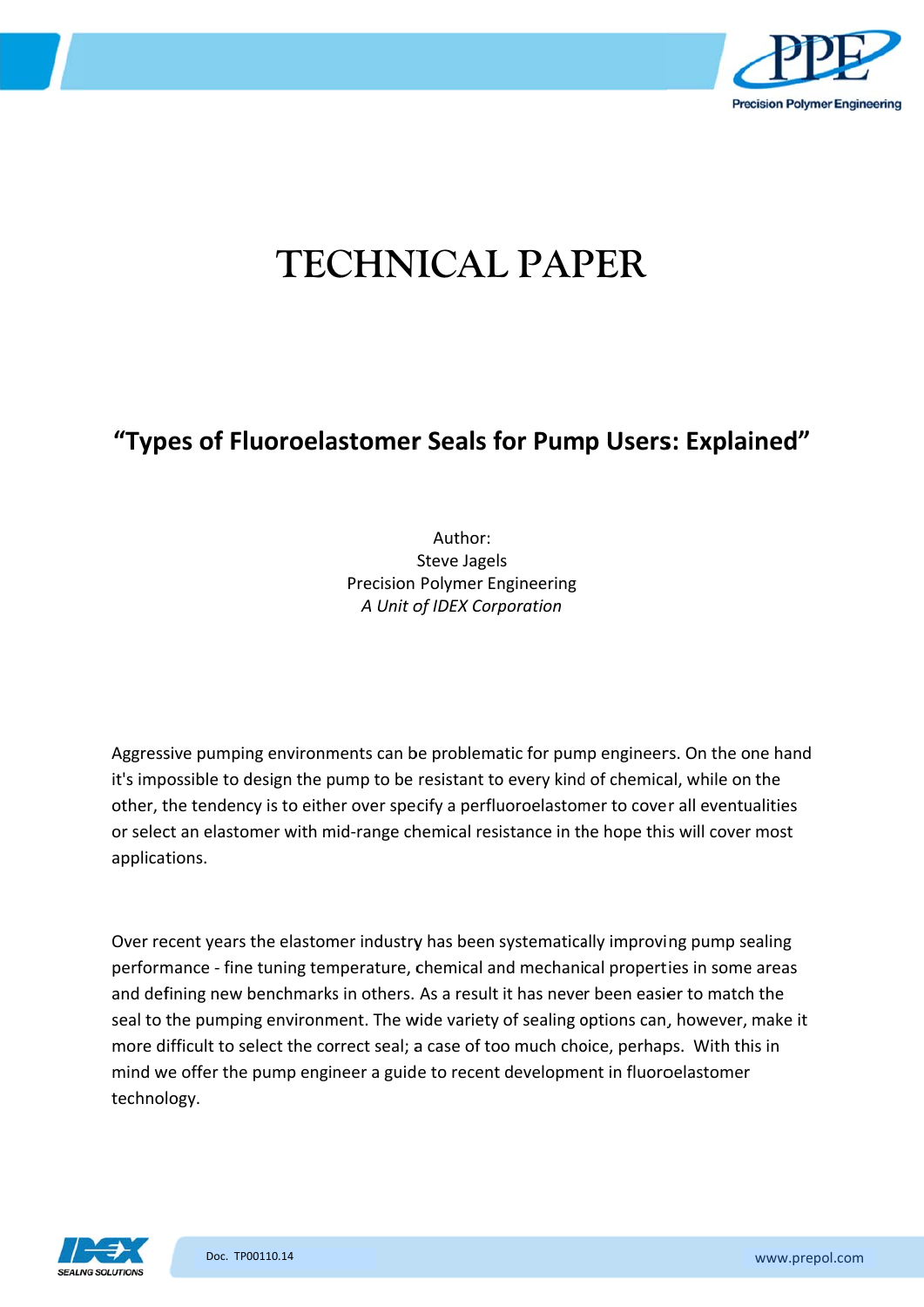

Often referred to as FKM, fluoroelastomer seals are normally used in high temperature and aggressive fluid environments containing oils, aromatic hydrocarbons and gasoline. They sit between Hydrogenated Nitrile Butadiene Rubber (HNBR) at the lower end in terms of their temperature and chemical resistance and perfluoroelastomers at the top end of the scale. Within the range of fluoroelastomers themselves, there are differences - so it is important to note that: Not all Fluoroelastomers Are The Same. The challenge to the pump engineer is understanding the options and variable involved in selecting an FKM sealing material.

#### **Know your Fluoroelastomer**

There are five main types of FKMs, determined by the types of monomers used to produce the fluoroelastomer as defined by ASTM D1418<sup>1</sup>. These include Vinylidene Fluoride (VF2), Hexafluoropropylene (HFP), Tetrafluoroethylene (TFE), Perfluoromethylvinylether (PMVE). The combination of monomers determines the properties of the FKM.

Type 1: VF2 + HFP (copolymer / dipolymer), bisphenol cured, good all-round properties and the most common FKM.

Type 2: VF2 + HFP + TFE (terpolymer), bisphenol cured, this elastomer has higher heat resistance up to, and improved chemical resistance over type 1 FKMs to aromatic and low molecular weight hydrocarbons.

Type 3: VF2 + TFE + PMVE (terpolymer) peroxide cured, this elastomer widens the elastomer's temperature capability enabling lower temperature flexibility. Older grades have a glass transition of -30°C while newer technology with longer ether containing pendent groups remains flexible to -40°C.

Type 4: VF2 + Propylene + TFE (terpolymer) bisphenol cured, this elastomer has higher resistance to bases, but is more susceptible to swelling in hydrocarbons such as oil and automotive fuels. These types of polymers are rarely found in applications outside of the automotive market.

Type 5: VF2 + HFP + TFE + PMVE and Ethylene (pentapolymer), peroxide-cured, this elastomer has improved base resistance compared to dipolymer type 1 FKMs. Ethylene sequenced in the polymer backbone inhibits attack by bases". Like type 4 FKMs, type 5 FKMs are rarely found outside of speciality applications in the automotive industry.

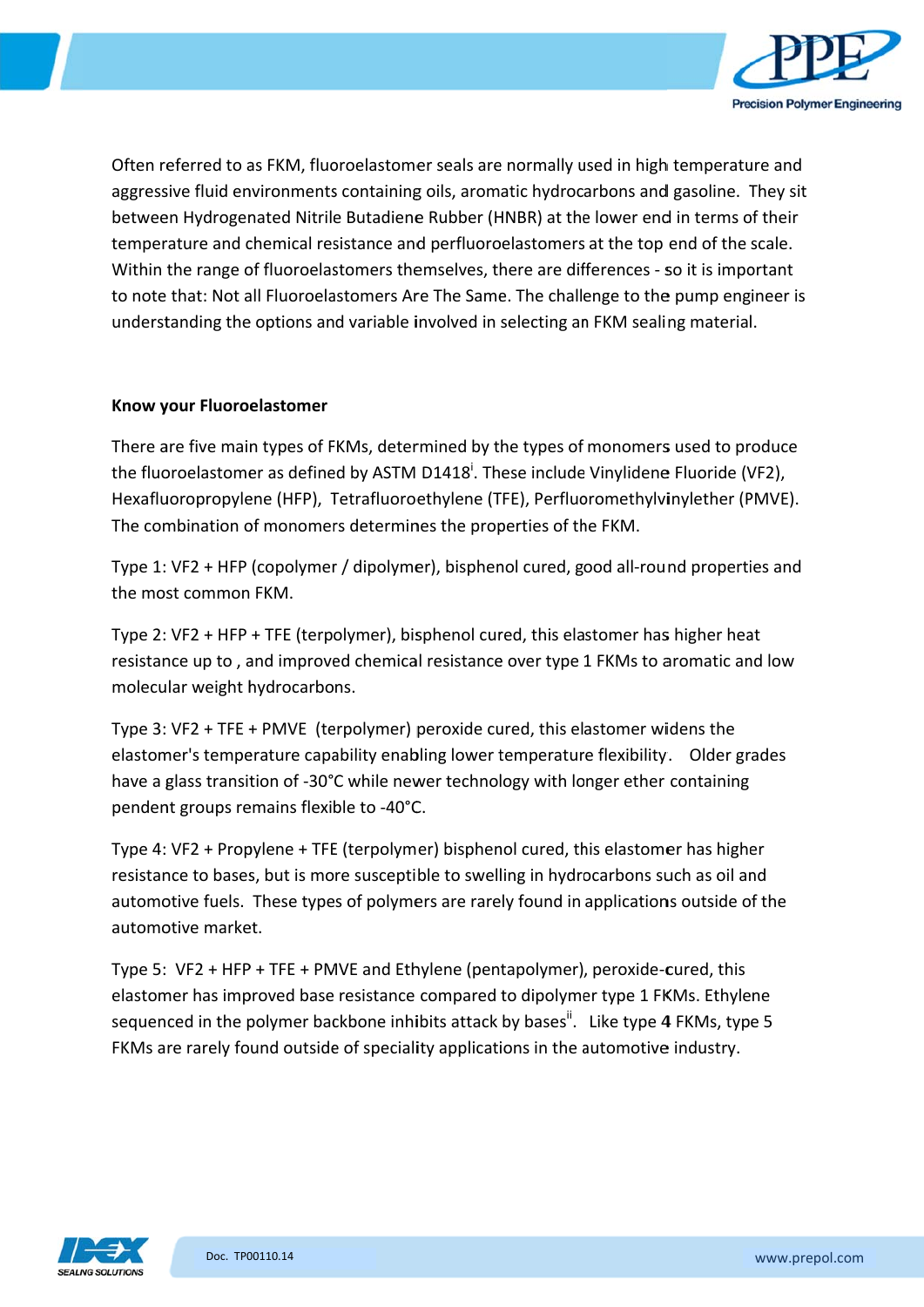

As table 1 shows FKMs are produced using different curing (or crosslinking) mechanisms, specifically, bisphenol, ionic and peroxide cure. The curing mechanism is important to the elastomer's temperature and chemical resistance and mechanical properties.

| <b>ASTM</b><br>D1418 | FKM Type<br>1   | FKM Type 2      | FKM Type 2      | FKM Type 3                           | FKM Type 4      | FKM Type 5      |
|----------------------|-----------------|-----------------|-----------------|--------------------------------------|-----------------|-----------------|
| Cure                 | Bisphenol       | Bisphenol       | Peroxide        | Peroxide                             | Bisphenol       | Peroxide        |
| <b>System</b>        | Cured           | Cured           | Cured           | Cured                                | Cured           | Cured           |
| <b>Monome</b><br>rs  | VF <sub>2</sub> | VF <sub>2</sub> | VF <sub>2</sub> | VF <sub>2</sub>                      | VF <sub>2</sub> | VF <sub>2</sub> |
|                      | <b>HFP</b>      | <b>HFP</b>      | <b>HFP</b>      | <b>PMVE</b><br>and/or<br><b>MOVE</b> | $\mathsf{P}$    | <b>HFP</b>      |
|                      |                 | <b>TFE</b>      | <b>TFE</b>      | <b>TFE</b>                           | <b>TFE</b>      | <b>TFE</b>      |
|                      |                 |                 | <b>CSM</b>      | <b>CSM</b>                           |                 | <b>PMVE</b>     |
|                      |                 |                 |                 |                                      |                 | E               |
|                      |                 |                 |                 |                                      |                 | <b>CSM</b>      |

- VF2 = Vinylidene Fluoride /  $CH_2=CF_2$
- HFP = Hexafluoropropylene /  $CF_2=CF-CF_3$
- TFE = Tetrafluoroethylene /  $CF_2 = CF_2$
- PMVE = Perfluoromethylvinylether /  $CF_2=CF-OCF_3$
- MOVE =  $CF_2 = CF$ -OCF<sub>2</sub>O-CF<sub>3</sub>
- $E =$  Ethylene /  $CH_2 = CH_2$
- P = Propylene /  $CH<sub>2</sub>=CH-CH<sub>3</sub>$

CSM = Cure Site Monomer, Usually Iodine or Bromine

### FKM = Fluoroelastomer

Table 1 illustrates the monomers composition of various FKM types. Note that performance of a fluorinated elastomer can vary dramatically based on monomer composition, monomer ratios, monomer sequence, cure system, polymer molecular weight, & fillers.